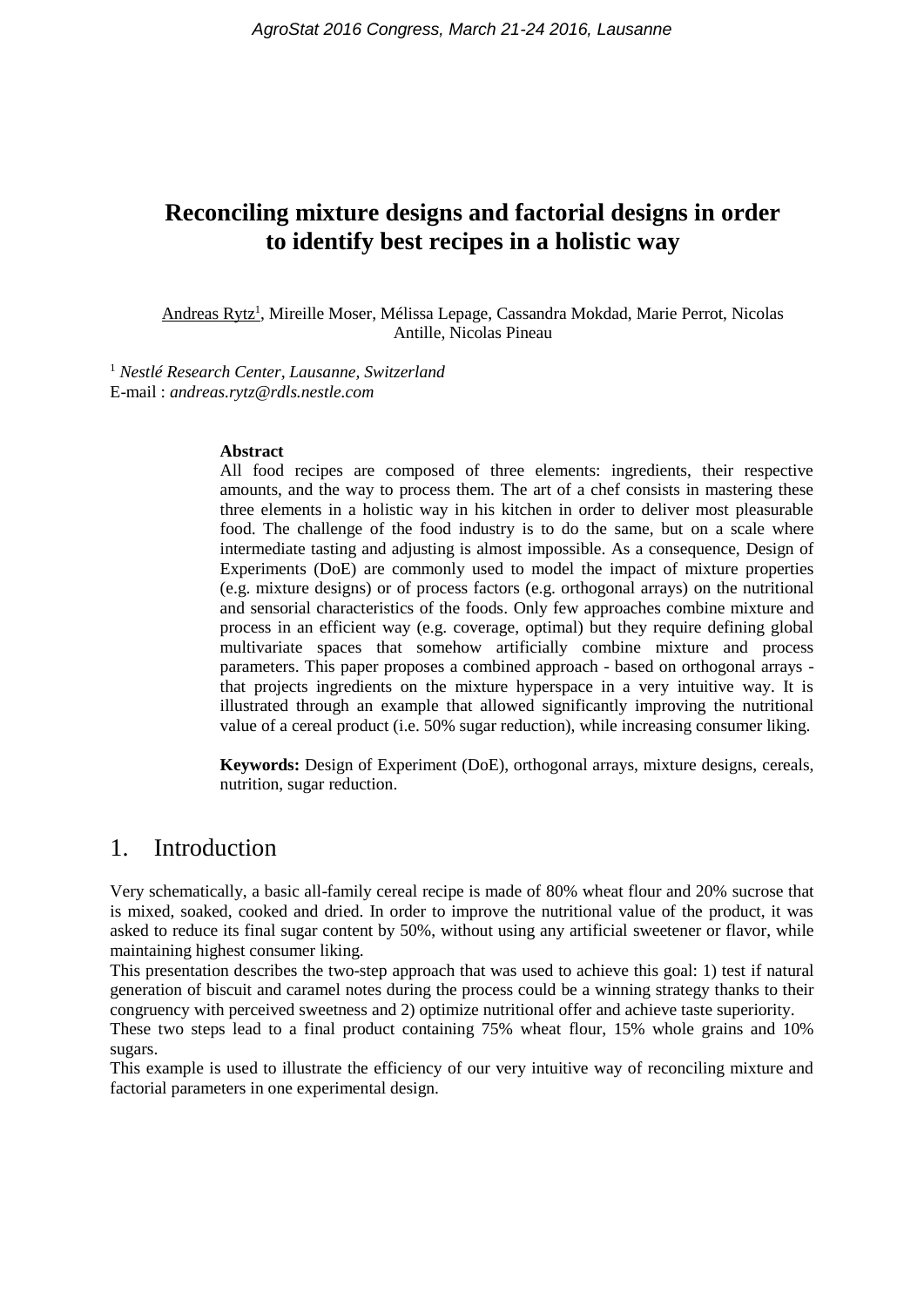# 2. Method to reconcile mixture and factorial parameters

### **2.1 Projecting three mixture parameters of a 27-4**

#### **2.1.1 Constructing the design, including projection**

Biscuit and caramel flavors can be generated during cooking and drying if the soaked mix contains the necessary precursors (i.e. free reducing sugars, amino acids) and an appropriate humectant.

The commonly used humectant is water, but it is known that the underlying chemical reaction could be triggered if adding another humectant to the water. As a consequence, humectant is a factorial parameter with two levels (water, water+).

Amino acids cannot be added as such as ingredients, but they have to come from natural sources (i.e. 3 grains or pulses with specific amino acid profiles are tested). Since it is not known which amino acid cocktail leads to best flavor generation, it is proposed to test various combinations of wheat replacement. Independent replacement of wheat flour by respectively 2% of each of these three sources is handled as three factorial parameters.

The three reducing sugars (A, B, C) of interest for the reaction are all available as natural ingredients and they can simply replace part of the sucrose in the recipe. It is known that 3% of reducing sugars is required to generate biscuit and caramel notes (Illmann. et.al, 2009). The three reducing sugars are therefore considered as a mixture summing to a constant of 3% in final recipe, and following bounds were established for cost and nutritional constraints (expressed as % reducing sugars): A=0-58%, B=34-85% and C=12-47%. Considering that B and C sum to a minimum of 46% (=34+12), ingredient A cannot exceed 54%. As a consequence, the experimental region is defined by the new bounds A=0- 54%, B=34-85% and C=12-47%.

This experiment therefore features 1 humectant (factorial), 3 potential flour replacements (factorial) and 3 reducing sugars (mixture). These 7 parameters were investigated using a  $2^{7-4}$  saturated design (Hedayat et.al, 1999), as shown in table 1.

|                                                               | $\mathbf{D}_{\text{Init}}$ |   |          |    |    |   |        |  | <b>D</b> Intermediate |    |    |       | D <sub>Final</sub> |         |         |          |         |               |            |
|---------------------------------------------------------------|----------------------------|---|----------|----|----|---|--------|--|-----------------------|----|----|-------|--------------------|---------|---------|----------|---------|---------------|------------|
|                                                               | Α                          | В | С        | AB | AC |   | BC ABC |  | A                     | В  | С  | VS.   | A                  | в       | C       | AB       | C       | ВC<br>Grain 3 | <b>ABC</b> |
|                                                               |                            |   |          |    |    |   |        |  |                       |    |    | c     | Sugar A            | Sugar B | Sugar C | Grain 1  | Grain 2 |               | humect.    |
| C <sub>1</sub>                                                |                            |   | 0        |    |    | 0 | 0      |  |                       | 34 | 12 | $-54$ | 21                 | 54      | 25      | $\Omega$ |         | 0             | W          |
| C <sub>2</sub>                                                |                            |   | 0        |    |    |   |        |  | 54                    | 34 | 12 |       | 54                 | 34      | 12      | າ        | っ       |               | $W+$       |
| C <sub>3</sub>                                                |                            |   | 0        |    |    |   |        |  |                       | 85 | 12 | -3    | ◠                  | 85      | 13      | າ        |         | ົ             | W+         |
| C <sub>4</sub>                                                |                            |   | $\Omega$ |    |    |   | 0      |  | 54                    | 85 | 12 | 51    | 28                 | 60      | 12      | $\Omega$ | ົ       | っ             | W          |
| C <sub>5</sub>                                                |                            |   |          |    |    |   |        |  |                       | 34 | 47 | $-19$ | 10                 | 43      | 47      |          | ົ       | ◠             | W+         |
| C <sub>6</sub>                                                |                            |   |          |    |    |   | 0      |  | 54                    | 34 | 47 | 35    | 33                 | 34      | 33      | ົ        |         | ີ             | W          |
| IC7                                                           | 0                          |   |          |    |    | 0 | 0      |  |                       | 85 | 47 | 32    | 0                  | 66      | 34      | 2        | ົ       |               | W          |
| C <sub>8</sub>                                                |                            |   |          |    |    |   |        |  | 54                    | 85 | 47 | 86    | 21                 | 54      | 25      | O        |         | 0             | $W+$       |
| Table 1: Design $2^{7-4}$ with 3 projected mixture parameters |                            |   |          |    |    |   |        |  |                       |    |    |       |                    |         |         |          |         |               |            |

Table 1: Design  $2^{7-4}$  with 3 projected mixture parameters

The projection of the mixture part is a pragmatic simplification of the approach by Box and Hau (2001) and is described below:

- Start with the initial orthogonal array  $D_{Init}$ . For each of the *n* experiments and each of the *q* ingredients, replace the low level by the lower bound a<sup>i</sup> and the high level by the upper bound  $b_i$ , leading to an intermediate design  $D_{\text{Intermediate}}$  with elements  $p_{ti}$  ( $t=1...n$ ,  $i=1...q$ ). In  $D_{\text{Intermediate}}$ , none or almost none of the mixtures sum to the constant total amount *c*.
- Transform  $D_{\text{Intermediate}}$  into  $D_{\text{Final}}$  by adjusting the mixtures according to their excess or lack vs. total amount *c*: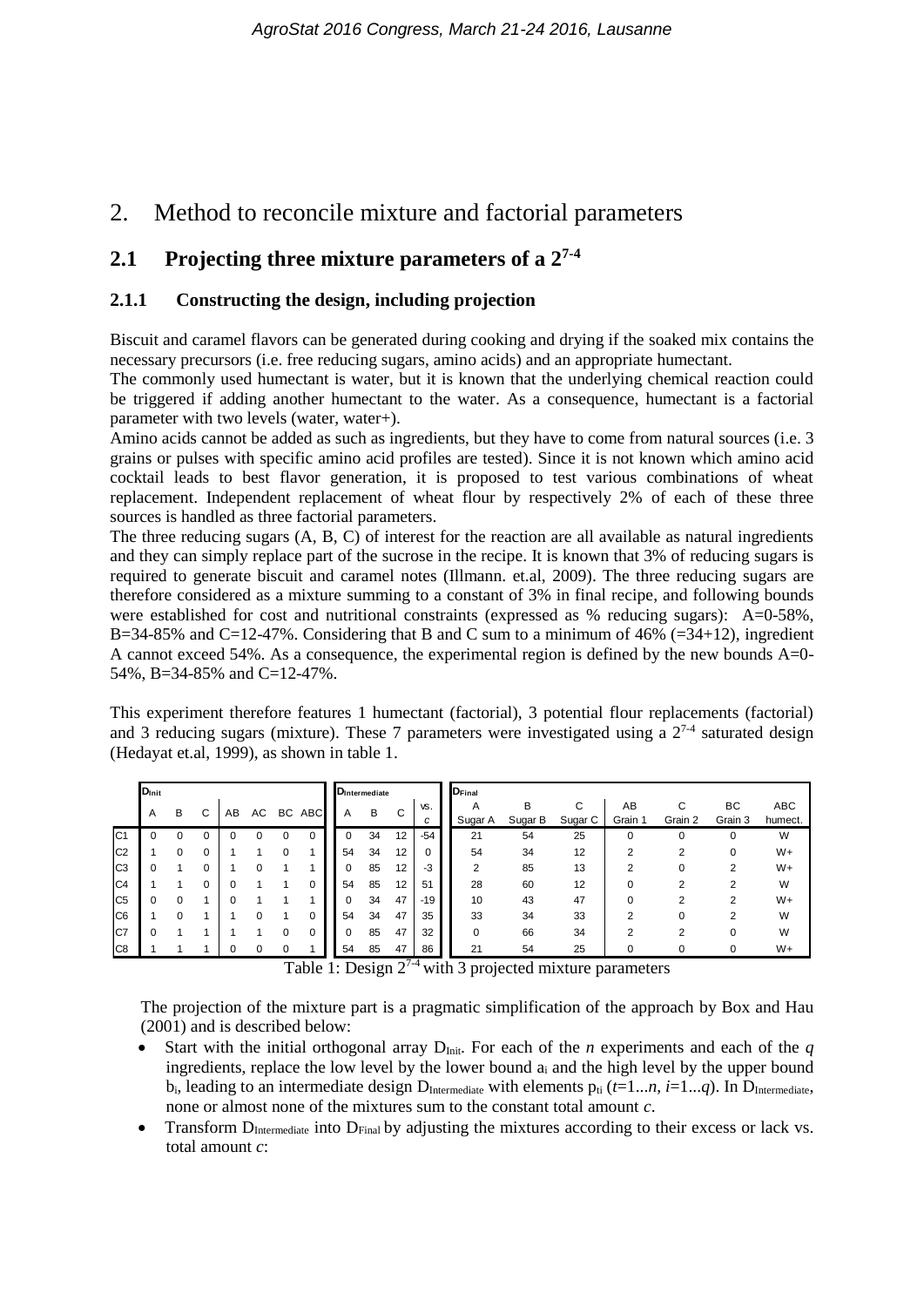- In case of a mixtures summing to less than *c*, let the lack of total amount be *w-*. Focus on the low level setting components  $p_{ti}$  of this mixture. One has to increase by  $w$ - the sum of the selected levels. In order to accomplish it, allocate a portion of *w-* to each of these levels proportionally to the range of variation of their respective components.
- In case of a mixture t in excess of amount  $w+$ , the principle remains the same. In this situation, one has simply to select the high levels  $p<sub>ti</sub>$  of the mixture. And then decrease the selected high levels proportionally to the range of variation of their respective components.

#### **2.1.2 Comparing the projected mixture part with other approaches**

The proposed design is fully saturated and it allows to estimate a first order model for the three mixture parameters and main effects of factorial parameters. When considering the coverage of the mixture, the proposed design covers the experimental region relatively homogeneously. It is therefore closer to a space-filling logic than a D-Optimal logic (i.e. a D-optimal design would select the 3-4 most extreme points for a first order model).

In order to better compare our approach to four common approaches that cope with constraints in mixtures (Cornell, 2002), let us consider the projected mixture part only and let us consider a 2<sup>nd</sup> order model (for which our projection would be the same). The resulting designs are visualized in figure 1.

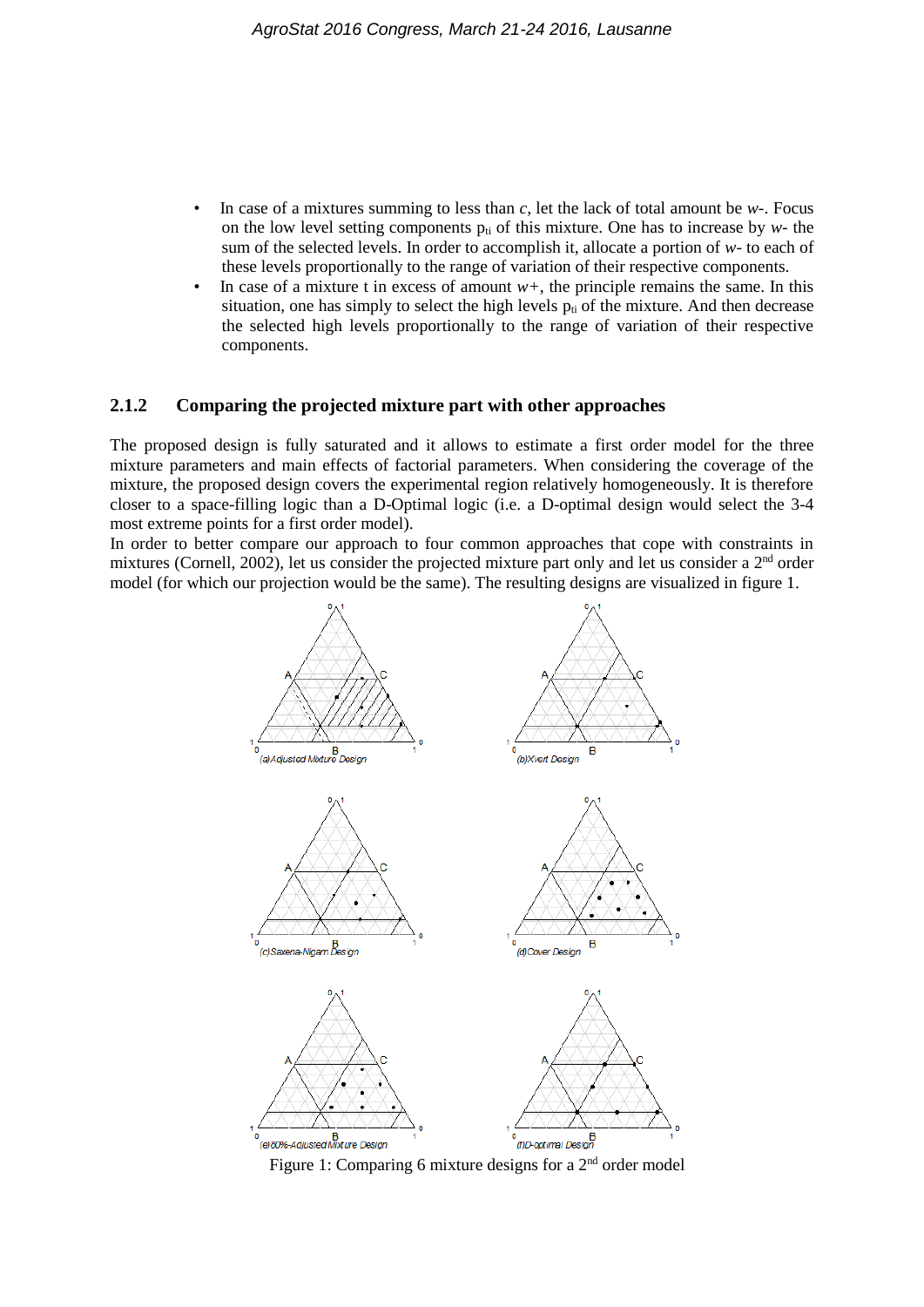The proposed design leads to a very good compromise between D-efficiency (Atkinson, 1992) and coverage (Johnson et.al., 1990), as shown in table 2: it is the only technique yielding values higher than 0.5 for both indexes.

|                                | D-efficiency (2 <sup>nd</sup> order) | Coverage Index |
|--------------------------------|--------------------------------------|----------------|
| (a) Adjusted Mixture           | 0.513                                | 0.579          |
| (b) Extreme Vertices           | 0.070                                | 0.300          |
| (c) Saxena-Nigam               | 0.215                                | 0.588          |
| (d) Space-Filling              | 0.001                                | 1.000          |
| (e) Adjusted Mixture (80%)     | 0.008                                | 0.944          |
| (f) D-optimal $(2^{nd}$ order) | 1.000                                | 0.435          |

Table 2: Comparing design strategies using D-efficiency and Coverage Index

### **2.2 Projecting five mixture parameters of a 29-5**

The first design allowed to show that most interesting biscuit and caramel notes (i.e. most congruent with sweetness perception) were generated using 3% of the second tested sugar, that all three additional grains were useful (i.e. all amino acids were required for the best reaction), but no clear findings could be made for the humectant part. The necessary addition of three flours was a good opportunity to move from a pure wheat-based product to a multi-cereal product with interesting levels of whole grain.

The second design therefore was about optimizing nutritional offer (i.e. maximizing whole grain content at a 50% reduced final sugar content) and achieve taste superiority.

Five whole grains were tested summing to a total of 15% of the final recipe, but with different levels depending on nutritional and known taste impact (Grain1=3-10%, Grain2=2-10%, Grain3=2-5%, Grain4=0-2% and Grain5=0-8%).

In parallel, 4 process parameters (i.e. humectant, soaking duration, cooking condition, and drying condition) were investigated for main effects and 2x2 interactions.

The initial design was a  $1/32$  fraction of a  $2^4 \times 2^5$  factorial design, which is a compromise plan of class one given by Addelman (1962). This saturated design covers the experimental region very well with as few as 16 different mixtures and allows investigating main effects and 2x2 interaction for the process part (A, B, C, D of the underlying Yates table) as well as a first order model for the mixture part (ABC, ABD, ACD, BCD, ABCD of the underlying Yates table).

The projection of the mixture part follows the same approach and the final design is shown in table 3.

|                 | Humect. | Soaking<br>duration | Cookina<br>condition | Drying<br>condition | Grain1 | Grain2 | Grain3 | Grain4 | Grain <sub>5</sub> | <b>5Grains</b> |
|-----------------|---------|---------------------|----------------------|---------------------|--------|--------|--------|--------|--------------------|----------------|
| P01             | W       | short               | mild                 | mild                | 2.0    | 2.0    | 3.0    | 0.0    | 8.0                | 15.0           |
| P <sub>02</sub> | W       | short               | mild                 | strong              | 2.0    | 5.8    | 6.3    | 0.9    | 0.0                | 15.0           |
| P03             | W       | short               | strong               | mild                | 4.0    | 2.0    | 7.7    | 1.3    | 0.0                | 15.0           |
| P04             | W       | short               | strong               | strong              | 3.3    | 5.4    | 3.0    | 0.0    | 3.4                | 15.0           |
| P05             | W       | long                | mild                 | mild                | 3.8    | 6.9    | 3.0    | 1.2    | 0.0                | 15.0           |
| P06             | W       | long                | mild                 | strong              | 3.3    | 2.0    | 6.1    | 0.0    | 3.6                | 15.0           |
| P07             | W       | long                | strong               | mild                | 2.0    | 4.8    | 5.4    | 0.0    | 2.8                | 15.0           |
| P08             | W       | long                | strong               | strong              | 2.7    | 3.8    | 4.6    | 2.0    | 1.8                | 15.0           |
| P09             | $W+$    | short               | mild                 | mild                | 3.3    | 5.6    | 6.1    | 0.0    | 0.0                | 15.0           |
| P <sub>10</sub> | $W+$    | short               | mild                 | strong              | 3.8    | 2.0    | 3.0    | 1.2    | 4.9                | 15.0           |
| P11             | $W+$    | short               | strong               | mild                | 2.0    | 5.6    | 3.0    | 0.9    | 3.6                | 15.0           |
| P12             | $W+$    | short               | strong               | strong              | 2.1    | 2.4    | 10.0   | 0.1    | 0.4                | 15.0           |
| P <sub>13</sub> | $W+$    | long                | mild                 | mild                | 2.0    | 2.0    | 6.3    | 0.9    | 3.8                | 15.0           |
| P14             | $W+$    | long                | mild                 | strong              | 2.0    | 10.0   | 3.0    | 0.0    | 0.0                | 15.0           |
| P <sub>15</sub> | $W+$    | long                | strong               | mild                | 5.0    | 3.6    | 4.4    | 0.4    | 1.6                | 15.0           |
| P16             | $W+$    | long                | strong               | strong              | 2.9    | 4.3    | 5.0    | 0.6    | 2.3                | 15.0           |

Table 3: Design  $2^{9.5}$  with 5 projected mixture parameters